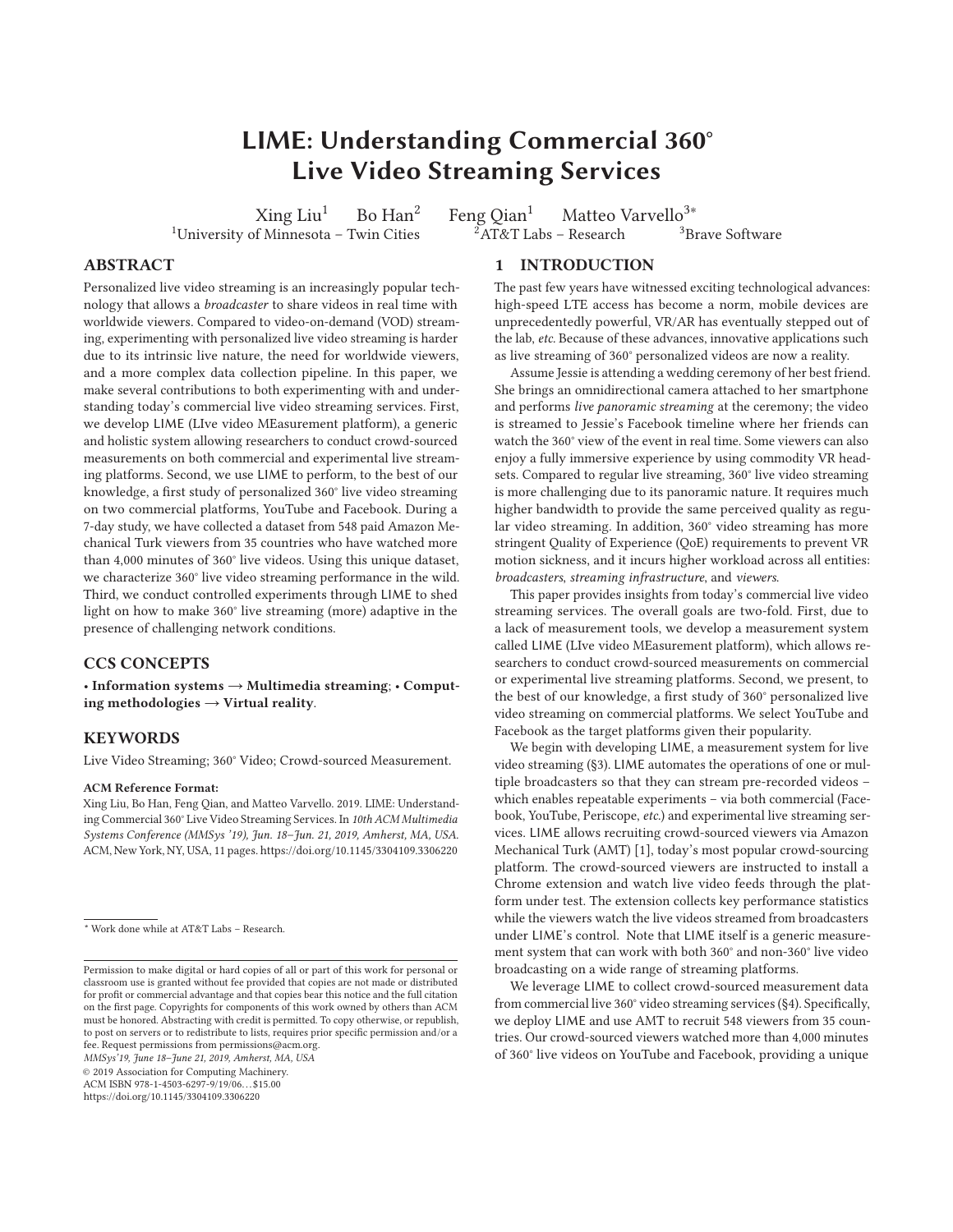*viewer-side* dataset. We then conduct a comprehensive measurement study using this dataset. We make several key observations regarding live 360° video streaming on today's commercial platforms (§5). (1) Overall, the quality is not high, with 34% (35%) of YouTube (Facebook) sessions having an average *panoramic* quality no higher than 720p. Because only around 15% of a panoramic scene is typically viewed, this translates to a much lower *user-perceived* quality comprised between 240p and 360p. (2) Both streaming platforms are afflicted by long stalls, with 47% (52%) of YouTube (Facebook) sessions stalling for at least 5 seconds per minute. Surprisingly, we find such stalls are usually not attributed to the network; instead they are likely caused by the client-side computation/rendering overhead. (3) We develop a novel methodology for measuring the broadcaster-to-viewer (B2V) latency, which we find to be non-trivial for both YouTube (median 37.1 seconds) and Facebook (median 18.7 seconds); low-throughput sessions may have B2V latency of up to 5 minutes.

To complement the crowd-sourced study, we further leverage LIME to conduct controlled experiments over YouTube and Facebook to shed light on bringing *adaptiveness* to both the viewers and the broadcaster (§6). On the viewer side, we consider performing *viewport-adaptive* streaming where the server only streams content in the (predicted) viewport of a viewer. We find that performing viewport-adaptive streaming effectively reduces the video encoding bitrate by 75% to 80%. However, surprisingly, doing so does not necessarily improve the video quality on Facebook and YouTube due to several practical issues such as cautious rate adaptation design and a limited number of quality levels. On the broadcaster side, we use live videos and real-world cellular uplink traces to demonstrate the potential of *adaptive upload*, a unique optimization for personalized live 360° video streaming where the broadcaster adaptively shrinks the view being uploaded from a full panorama to smaller regions when the uplink bandwidth is insufficient. This approach has potentials of significantly reducing the stall duration (up to 99.9% reduction in our experimented scenario) and the B2V latency (up to 38% reduction).

To summarize, we make the following contributions:

- **The** LIME **System (§3).** We develop LIME, a generic, holistic, and crowd-sourced measurement system for live videos. LIME can be used in conjunction with the majority of today's commercial live video streaming platforms.
- **Crowd-sourced Measurement (§4, §5).** Leveraging LIME, we collect data from 548 users in 35 countries, and use this dataset to examine 360° live video streaming performance in the wild.
- **Controlled Experiments (§6).** We quantify the impact of viewport adaptiveness on 360° live video streaming. We identify inefficiencies of commercial platforms that diminish the benefits of viewport adaptiveness.

Overall, our measurement study via LIME reveals the performance of today's popular platforms for personalized live 360° video streaming. Our findings also suggest various improvements on their performance and resource utilization.

# **2 RELATED WORK**

To the best of our knowledge, few previous work, if any, have measured or analyzed 360° live video streaming. However, there is a large corpus of work in three related areas: *personalized live streaming*, *360° video streaming*, and *crowd-sourced VR experiments*.

**Personalized Living Streaming** broadcasts users themselves and their surroundings using their (mobile) devices; viewers all over the world can watch the live feed in real time. In 2016, two papers [38, 43] simultaneously studied Periscope and Meerkat, back then the most popular platforms for personalized streaming on Android and iOS mobile devices. Although different in their methodologies, these two papers have a similar goal: shed some light on the architecture (*e.g.,* protocols and settings), the scale (*e.g.,* the number of broadcasters), and the performance (*e.g.,* video quality and stalls) of both streaming platforms. Our paper shares a similar goal but in the context of 360° live video streaming offered by two different platforms, YouTube and Facebook. Accordingly, our methodology largely departs from the approaches proposed in [38, 43], as well as our observations. When possible, we compare our findings with theirs. Another recent paper [42] studied the content and human factors for Periscope and Meerkat.

Twitch is another popular platform for personalized live streaming, with its primary focus on gaming broadcasting. Twitch differs from Periscope and Meerkat since its broadcasters are mostly not mobile. Pires *et al.* [33] were the first to look into Twitch (and YouTube Live) back in 2015. Using a three-month dataset, they showed the importance of Twitch with traffic peaks at more than 1 Tbps and millions of uploaded videos. Also in 2015, Zhang *et al.* [50] preliminarily investigated Twitch's infrastructure using both crawled data and captured traffic of local broadcasters/viewers. More recently, Deng *et al.* [17] expanded the latter study by exploring Twitch's infrastructure via a network of free proxies located worldwide. They identified a geo-distributed infrastructure with fine-grained server allocations, *i.e.,* resources are dynamically allocated to live streaming events based on their (growing) popularity. There are also some earlier measurements on other live streaming platforms such as live Internet TV and P2P live streaming [21, 24, 26, 39, 40]. Our study largely departs from them since we focus on different content (360° live videos) and platforms (YouTube and Facebook).

**360° Video Streaming** has become a hot research topic recently. Researchers have investigated multiple aspects including projection/encoding methods [6, 10, 25, 31, 52], energy consumption [23], viewport-adaptive streaming [12, 13, 15, 16, 20, 32, 35, 36, 45–47], cross-layer interaction [41, 48], and user experience [14], *etc.* Most of the above studies focused on non-live 360° videos and none of them investigated commercial 360° video streaming platforms as we have done using crowd-sourcing.

In 2017, Afzal *et al.* [11] studied the characteristics of (non-live) 360° videos uploaded to YouTube by simply *searching* for such videos using keywords like "360". By analyzing a dataset of 4570 videos, they found that compared to regular videos, 360° videos tend to be shorter, having higher resolutions, and more static (less motion). Our work complements this effort since we focus on the streaming performance rather than the 360° video characteristics.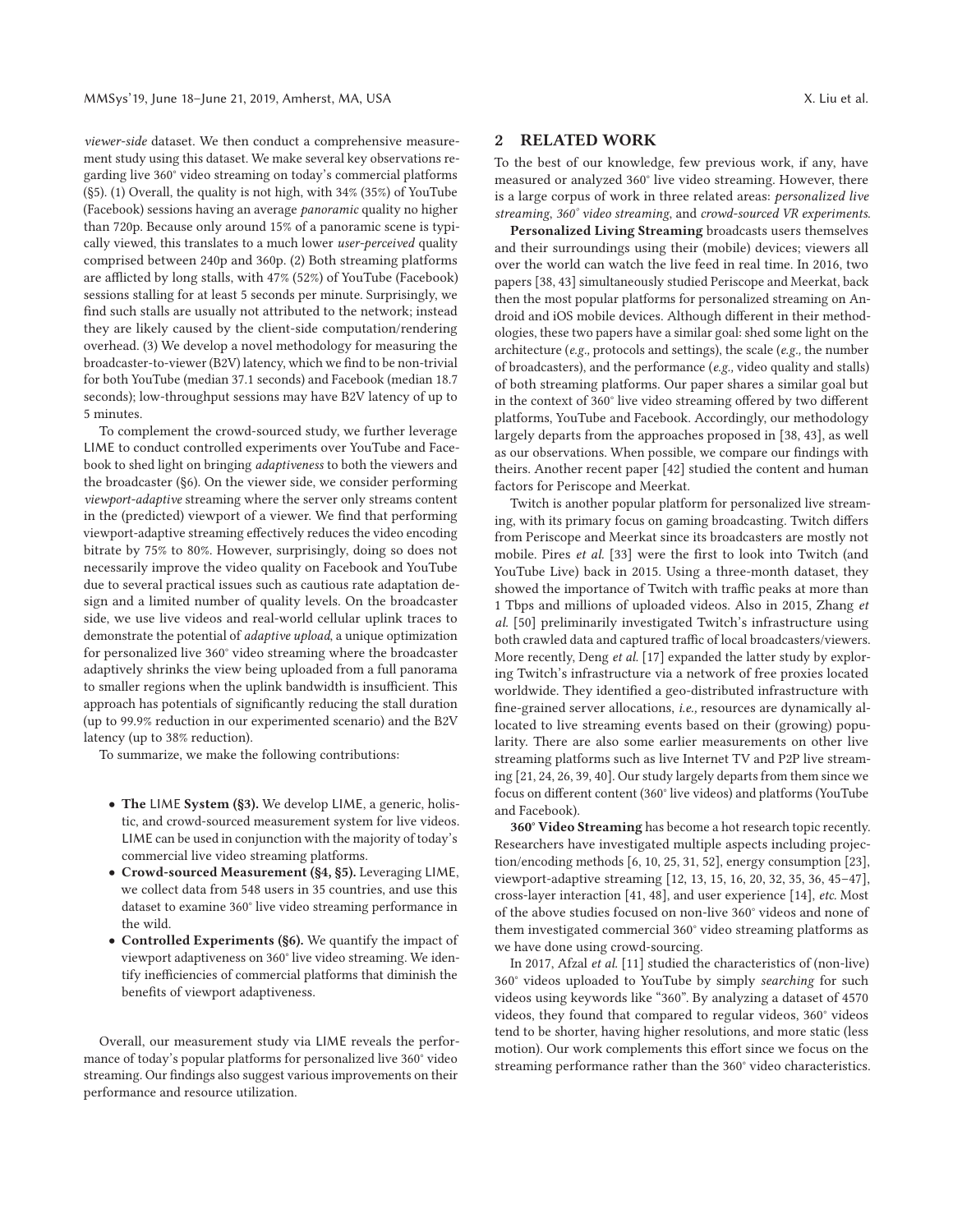

**Figure 1: The system architecture of** LIME**.**

Furthermore, we investigate live streaming and expand our analysis to Facebook as well.

360° live video streaming is a natural evolution of personalized live video streaming as fueled by the prevalence of 360° cameras. Support for 360° videos was recently added to Periscope, YouTube, and Facebook, to name a few. In 2017, a positioning workshop paper conducted a preliminary investigation of live 360° videos [27]. Our study goes beyond [27] by making several contributions: developing a holistic measurement system for live videos, conducting crowdsourced measurements for live 360° videos, and quantifying the benefits of several key optimizations.

**Crowd-sourced VR Experiments.** A recent study leveraged Amazon Mechanical Turk (AMT) to recruit participants who were equipped with VR headsets to conduct behavioral experiments for VR [28]. In our study, we also recruited voluntary participants on AMT though we targeted regular desktop users and 360° videos instead of VR. Nevertheless, we have leveraged several key insights of [28] to facilitate our crowd-sourced experiments.

# **3** LIME **DESIGN AND IMPLEMENTATION**

Live video streaming is a popular technology that allows a *broadcaster* to share a video (s)he is recording in real time with *viewers* all around the world. Measuring and experimenting with live video streaming is challenging due to several reasons. First, the time constraint of live videos makes it hard to build reproducible experiments. Second, by nature the system requires live viewers. However, access to viewers is not trivial; measuring video statistics from live viewers scattered all around the world can be challenging. Third, there exist other challenges from a system's perspective, such as logging key performance statistics in a lightweight manner on unmodified browsers and accurately measuring the broadcaster-toviewer delay.

In this section, we describe LIME (LIve video MEasurement platform), a measurement platform for live video streaming. Our (ambitious) goal is to build a generic platform that enables measuring

existing live video streaming systems (*e.g.,* Facebook or YouTube) from worldwide viewers using real video feeds, as well as testing new streaming algorithms and/or infrastructures. In this paper, we use LIME to answer two research questions. First, what are the key performance characteristics of live 360° video streaming services on YouTube and Facebook (§5)? Second, what is the impact of novel streaming techniques on these commercial platforms (§6)? In addition, we can leverage LIME in many other contexts to facilitate the multimedia research and to gain insights from large-scale, production-grade live video streaming systems. Several example studies that could be enabled by LIME but are beyond the scope of this paper include: quantitatively comparing 360° and non-360° live videos, measuring users' engagement levels for different types of 360° live content, and reverse-engineering the rate adaptation algorithms of commercial live streaming platforms.

#### **3.1 Overview**

Figure 1 shows LIME's key components: the *broadcaster*, *streaming servers*, a set of *viewers* (either crowd-sourced viewers or controlled players), the data collection server, and the clock server. The broadcaster is a Linux machine instrumented with Open Broadcaster Software (OBS) Studio [7] to broadcast pre-recorded videos to the target streaming servers, either commercial or controlled by the "experimenter" *i.e.,* a researcher using LIME for her own studies. Such a "replay" approach ensures repeatable experiments. The vast majority, if not all, of popular live streaming services (*e.g.,* YouTube, Facebook, Periscope, and Twitch) currently support OBS and can be thus tested via LIME. The experimenter can use either a regular camera to shoot non-360° videos, or a panoramic camera (*e.g.,* Insta360 [4]) to capture 360° videos. The camera can be either stationary or mobile, depending on the content to capture and the experimental setting. Also, both Facebook and YouTube (and possibly other platforms) allow to perform a live broadcast publicly by setting the channel to "public", so the viewers can directly watch the feed through a simple URL without having to log into their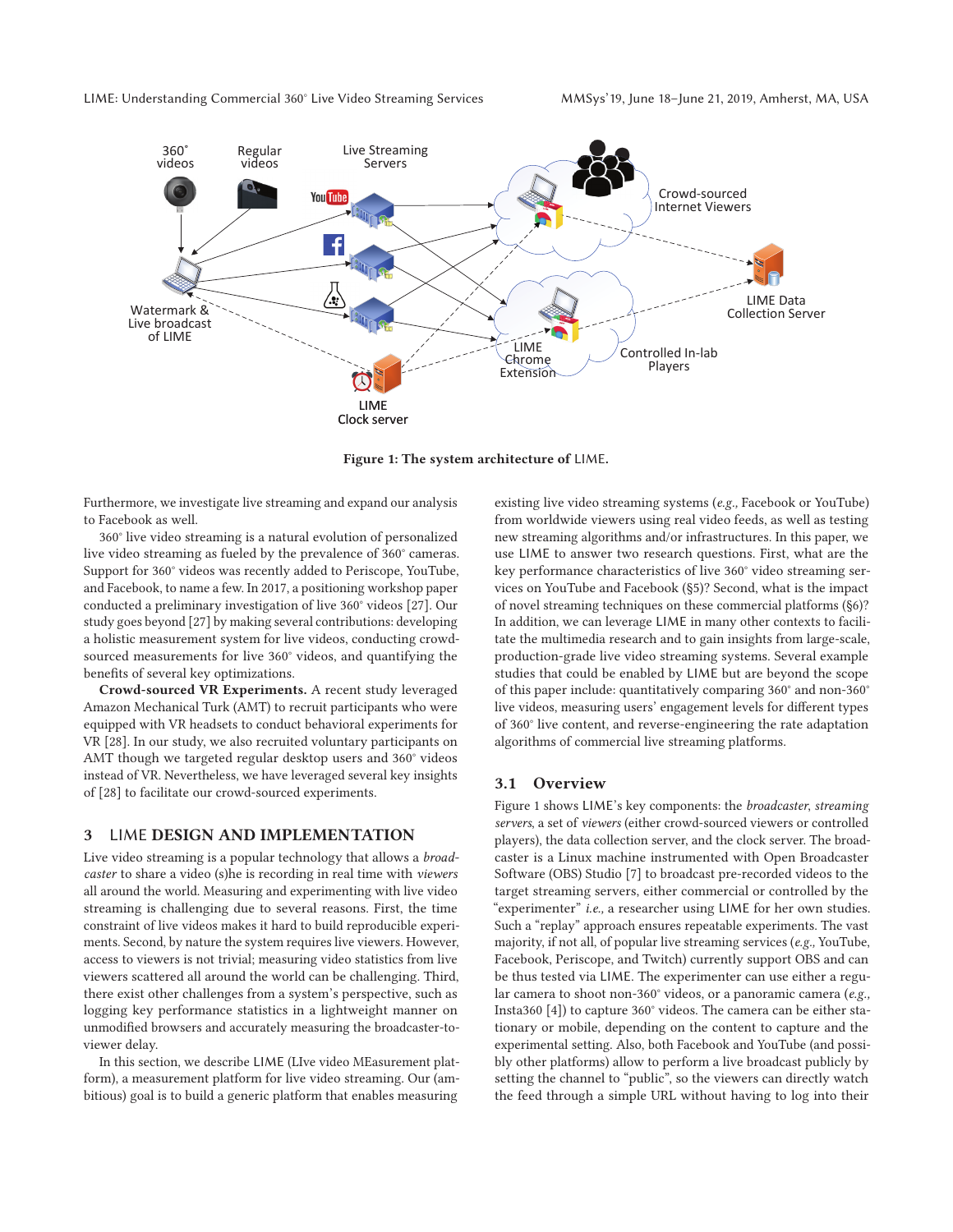| Item                 | API/Obj         | Interval               |
|----------------------|-----------------|------------------------|
| Video Quality Change | HTML Player     | <b>Event Triggered</b> |
| Rebuffering Events   | HTML Player     | <b>Event Triggered</b> |
| HTTP Req/Res Headers | chrome.debugger | <b>Event Triggered</b> |
| User Interactions    | HTML Window     | <b>Event Triggered</b> |
| Video Screenshots    | chrome.tabs     | Every 2 Seconds        |
|                      |                 |                        |

**Table 1: Data items collected by** LIME**.**

accounts. This alleviates the privacy concern as the broadcaster has no way to know the identities of the crowd-sourced viewers.

The viewers consist of both *crowd-sourced* Internet viewers and *in-lab* players. To allow recruiting viewers in a short period of time, we integrate LIME with Amazon Mechanical Turk [1], a popular crowd-sourcing platform. The experimenter can thus select a number of target viewers (with specific locations/demographics if needed), how many videos they should watch, and their compensation. In-lab players consist of Chrome's instances equipped with LIME's Chrome extension (described next) which are automated via Selenium.1

LIME collects viewing statistics using a Google Chrome extension (1,000 lines of JavaScript). We choose a browser extension because it is lightweight, secure, and easy to install. Running in the background on the viewer side, the extension collects the following data summarized in Table 1: (1) the video playback quality (*e.g.,* 720p), (2) stall (*i.e.,* rebuffering) events, (3) HTTP request/response headers, (4) user interactions such as dragging the mouse to change the viewport, and (5) periodically captured (every 2 seconds) screenshots of the visible portion of the video.

LIME captures these data items from either Chrome extension APIs (chrome.debugger and chrome.tabs) or HTML DOM objects (HTML Player and HTML Window), as listed in Table 1. After the video playback finishes, the data is automatically uploaded to the LIME data collection server over HTTPS for further offline analysis. We verified that the extension incurs negligible runtime overhead. We also engineered the extension to be robust to various scenarios such as switching to a different tab while the video is playing. Note that our Chrome extension is a versatile measurement tool. It works for any video platform (both live/non-live and 360°/non-360°) realized by the HTML Video DOM [3], a popular HTML-based video solution.

Finally, Figure 1 shows that LIME further includes two servers under the experimenter's control: a *data collection server* and a *clock server*. The data collection server is the end-point where users' viewing statistics collected by the Chrome extension are uploaded to. The clock server provides synchronized clock readings to both the broadcaster and the viewers, in order to enable accurate measurement of the broadcaster-to-viewer latency. More details will be provided in §3.2.

# **3.2 Measuring the Broadcaster-to-Viewer (B2V) Latency**

B2V latency is an important QoE metric for live streaming. We define it as the latency from when a frame leaves the broadcaster to when the frame is consumed by a viewer. A long B2V latency causes lags that are undesirable for real-time live events such as sports. One possible methodology of measuring B2V latency is as follows. The broadcaster watermarks every frame f with a timestamp  $t_B(f)$ denoting the time when the frame is generated. When the same frame f is being played, the viewer obtains the current timestamp  $t_V(f)$  from the clock server (Figure 1). Meanwhile,  $t_B(f)$  can be extracted from the frame (we use Tesseract OCR [8] to perform text recognition on screenshots). The B2V latency for  $f$  is therefore  $t_V(f) - t_B(f)$ . Note that  $t_B(f)$  is obtained from the same clock server as  $t_V(f)$ . Also note that the originally obtained  $t_B(f)$  and  $t_V(f)$  need to be calibrated by subtracting the one-way latency to the clock server (estimated as half of the measured  $RTT$ )<sup>2</sup>.

The above scheme works for non-360° live videos. However, we face two practical challenges when applying it to 360° live videos. The first challenge relates to *projection* used in 360° videos. The OBS software can apply the watermark to only *unprojected* raw frames that contain the panoramic 360° views. During a playback, a viewer's browser will apply the corresponding projection algorithm (*e.g.,* Equirectangular [2] for our videos used in §4.2) to display the visible portion. After projection, the timestamp watermark may be distorted, making OCR difficult. To address this, we embed the watermark at a special spot (latitude =  $0^{\circ}$  and longitude =  $0^{\circ}$ ) to minimize the distortion for equirectangular projection. Similar spots can be identified for other projection schemes.

The second challenge is that the Chrome Extension API allows our data collector to capture only the *visible* portion of a panoramic frame that may not contain the watermark. A possible solution is to embed multiple watermarks that cover all possible viewing areas, but doing so will affect viewers' viewing experiences and make OCR challenging again due to distortions incurred by projection. Instead, we introduce a *helper player*, a special client controlled by us, which always "looks" at a fixed direction (*i.e.,* latitude = 0° and longitude = 0°) whose FoV contains the watermark. During a live broadcast session, the helper player continuously extracts  $t_B(f)$ from the received frames and sends  $t_B(f)$  to the data collection server. Note that for each frame, its  $t_B(f)$  only needs to be extracted once regardless of the number of viewers, so we need only one helper player per broadcaster. When an actual viewer receives  $f$ , it does not need to perform watermark extraction; it only needs to record its own  $t_V(f)$  and send it to the data collection server, which can now compute the B2V latency for frame f watched by this *particular* viewer as  $t_V(f) - t_B(f)$ . Note that for both the helper player and actual viewers, their communication with the data collection server can be performed offline if we do not need to know the B2V latency in real time (§4.2). In this case, the helper player or a viewer will upload all frames'  $t_B(f)$  ( $t_V(f)$ ) values to the data collection server in a single batch. In fact, in this scenario, even the OCR analysis can be performed offline to make the system more flexible.

# **3.3 Limitations**

We discuss several limitations for our current LIME system.

<sup>1</sup>https://www.seleniumhq.org/

<sup>&</sup>lt;sup>2</sup>It is possible to use other off-the-shelf clock synchronization protocols to provide more accurate timestamps. Our B2V measurement technique can work with any clock synchronization protocol.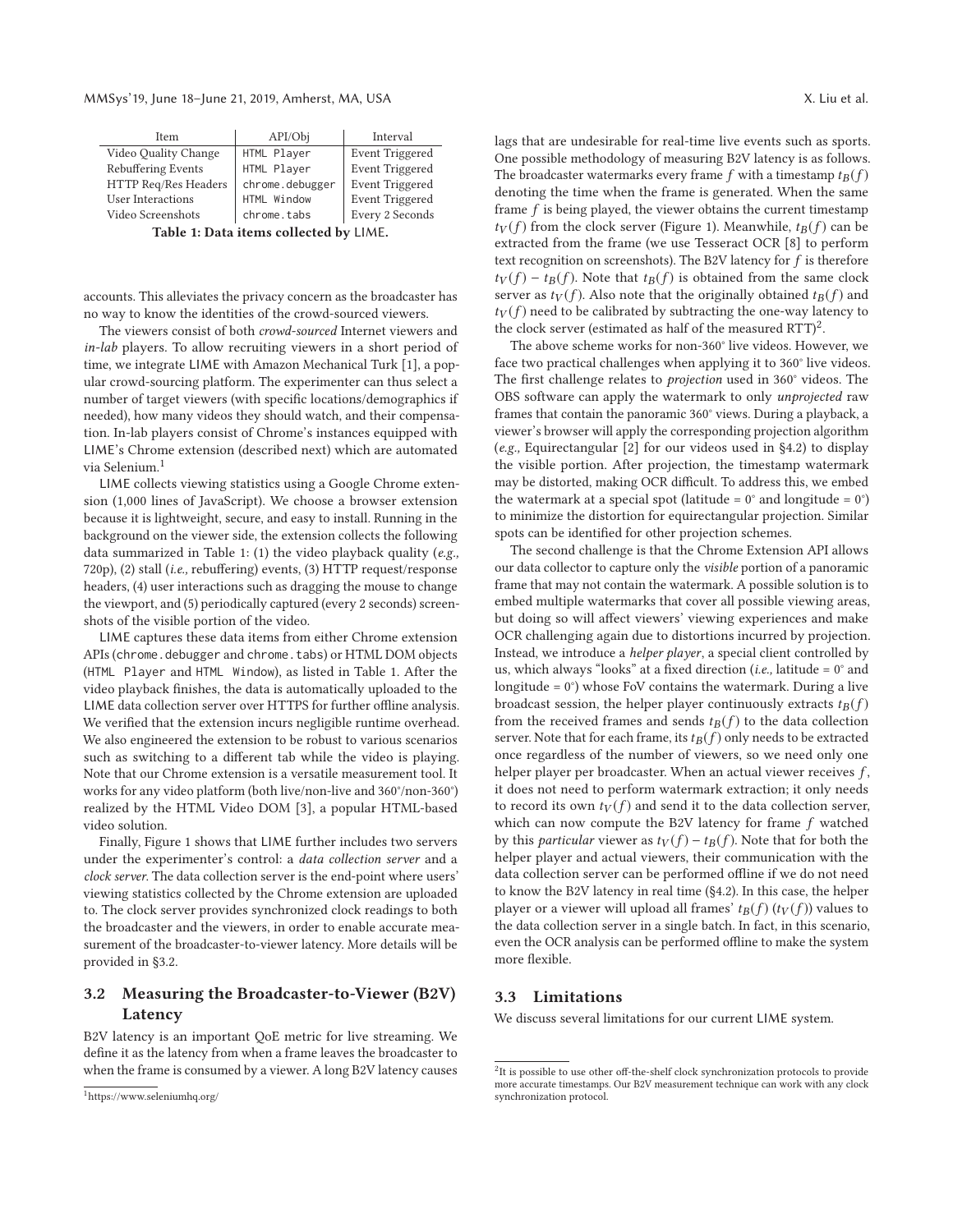LIME: Understanding Commercial 360° Live Video Streaming Services MMSys'19, June 18–June 21, 2019, Amherst, MA, USA

Broadcasters are an important component of commercial live video streaming. Monitoring their behaviors, *e.g.,* when, what, and how frequently they broadcast, can be useful to improve the performance of a live streaming service. LIME allows an experimenter to *setup* multiple concurrent broadcasters, but it does not allow to *monitor* existing broadcasters "in the wild". A possible way to measure the broadcasters in the wild is to utilize platform-specific APIs. For example, some existing studies [38, 43] utilize Periscope's APIs to crawl its broadcasters. However, no similar APIs exist for YouTube and Facebook.

Our current LIME system captures important data items as listed in Table 1. Despite this, several other types of data such as network traffic and lower-layer (*e.g.,* TCP) events, which can enable cross-layer analysis, are not collected by LIME at this moment. The reason is that collecting them requires heavy instrumentation and may incur privacy concerns. While this is not an issue for experimenter-controlled in-lab players, it is a concern in presence of crowd-sourced viewers.

Last but not least, LIME can be further extended in several ways such as collecting users' subjective ratings of the viewing experiences, as well as calculating other objective quality metrics such as Peak Signal-to-Noise Ratio (PSNR), Structural Similarity Index (SSIM) [44], and Video Multimethod Assessment Fusion (VMAF) [51]. We will leave them as future work.

# **4 COLLECTING CROWD-SOURCED DATA FOR LIVE 360° STREAMING**

This section describes how we leverage LIME to collect crowdsourced measurement data from commercial live 360° video streaming services. We start with the background on 360° video streaming, and then dig into LIME's specific setup for this measurement campaign.

# **4.1 Background**

360° videos differ from regular videos in that a viewer can freely change her viewing direction during a streaming session. As of today, popular streaming platforms supporting 360° videos, *e.g.,* YouTube, Facebook, and Periscope, take a *monolithic* approach by transmitting the entire panoramic scene. The client-side player then applies projection algorithms such as Equirectangular [2] or CubeMap [10] to display only the visible portion of each frame to a viewer. As a result, in monolithic 360° video streaming, the viewer consumes only a fraction of the actual downloaded content.

A live 360° video streaming system typically consists of three components: a *broadcaster*, the *streaming server*, and multiple *viewers*. The broadcaster uses an omnidirectional camera to shoot panoramic videos and uploads them to the streaming server, which then re-encodes them using multiple quality levels, *e.g.,* 144p to 1440p for YouTube and 720p/1080p for Facebook, in real time. The viewers fetch from the streaming server video chunks at the quality chosen by a rate adaptation algorithm running on their devices.

For this study, we target commercial 360° live streaming systems. We select two platforms, YouTube (YT) and Facebook (FB), due to their popularity and a lack of previous studies differently, for example, from Periscope [38, 43]. Prior to the study, we perform experiments with full control on both viewer(s) and broadcaster to

understand how the two platforms work. More specifically, we use various tools such as Chrome developer tools, tcpdump, and mitmproxy [5] (for decrypting HTTPS traffic). The experiments were conducted in May 2018. We find that YT and FB use Adobe's RTMP (Real-Time Messaging Protocol [10]) for live video upload. They use RTMP differently though. YT employs RTMP over TCP directly on port 1935, while FB tunnels RTMP traffic inside HTTP/HTTPS. For both YT and FB, the broadcaster performs no rate adaptation, *i.e.,* a video is uploaded at the quality determined by the broadcaster regardless of network conditions. On the download path (server to viewers), they both employ *polling-based DASH-style rate adaptation*. Specifically, a viewer periodically polls – every 5 seconds for YT and every 1 second for FB – for a Media Presentation Description (MPD) file, which contains meta data such as the URLs and quality levels for chunks that have been recently generated (re-encoded) by the server. The viewer then selects an appropriate quality level for each newly generated chunk (if any) and fetches it over HTTPS. We find the chunk duration equals to the polling interval: 5s for YT and 1s for FB. Overall, the above scheme is different from Periscope live streaming that uses a combination of RTMP and HLS (HTTP Live Streaming) protocols on the download path, as reported by a previous study [43].

# **4.2 Data Collection Using** LIME

We now detail the data collection procedure. Using a panoramic camera (Insta360 [4]) attached to a smartphone, we shoot three 10-minute long 360° videos: (1) a city street view shot by mounting the camera on a car, (2) an on-campus walk shot by hand-holding the camera, and (3) a bicycle racing game shot with a stationarily placed camera. We believe that these videos represent typical live 360° video content. In the following, we refer to them as *Street*, *Campus*, and *Racing*, respectively.

We use LIME's broadcaster to stream, overall, the three videos (*Street*, *Campus*, and *Racing*) per platform (YT and FB), for a total of 6 live feeds. To guarantee the absence of bandwidth bottleneck on the upload path, we periodically use testmy.net [9] to measure the upload bandwidth between LIME's broadcaster and YT/FB servers. We find that the upload path always has more than sufficient bandwidth (>50 Mbps).

We invite Internet users to participate in our IRB-approved study by installing LIME's Chrome extension and watching live videos. Viewers can watch multiple live videos, but they are restricted to one video at a time and each video at most once. During the live video streaming, a viewer can freely change the viewport by interacting with the player (*e.g.,* dragging the mouse or swiping on the touchscreen). We ask the viewer not to change the default *auto* quality option in the player so that we can study YouTube and Facebook's built-in rate adaptation mechanism. Viewers are also required to watch a video for at least 4 minutes, after which they can end their task. Only at this time, the extension uploads the collected data to our server, without impacting the live video streaming experience.

During a 7-day study in May 2018, we kept our (replayed) live video feeds alive, and used Amazon Mechanical Turk (AMT) to recruit 548 paid viewers from 35 countries, with USA and India contributing 78% of the viewers, as shown in Figure 2. If a viewer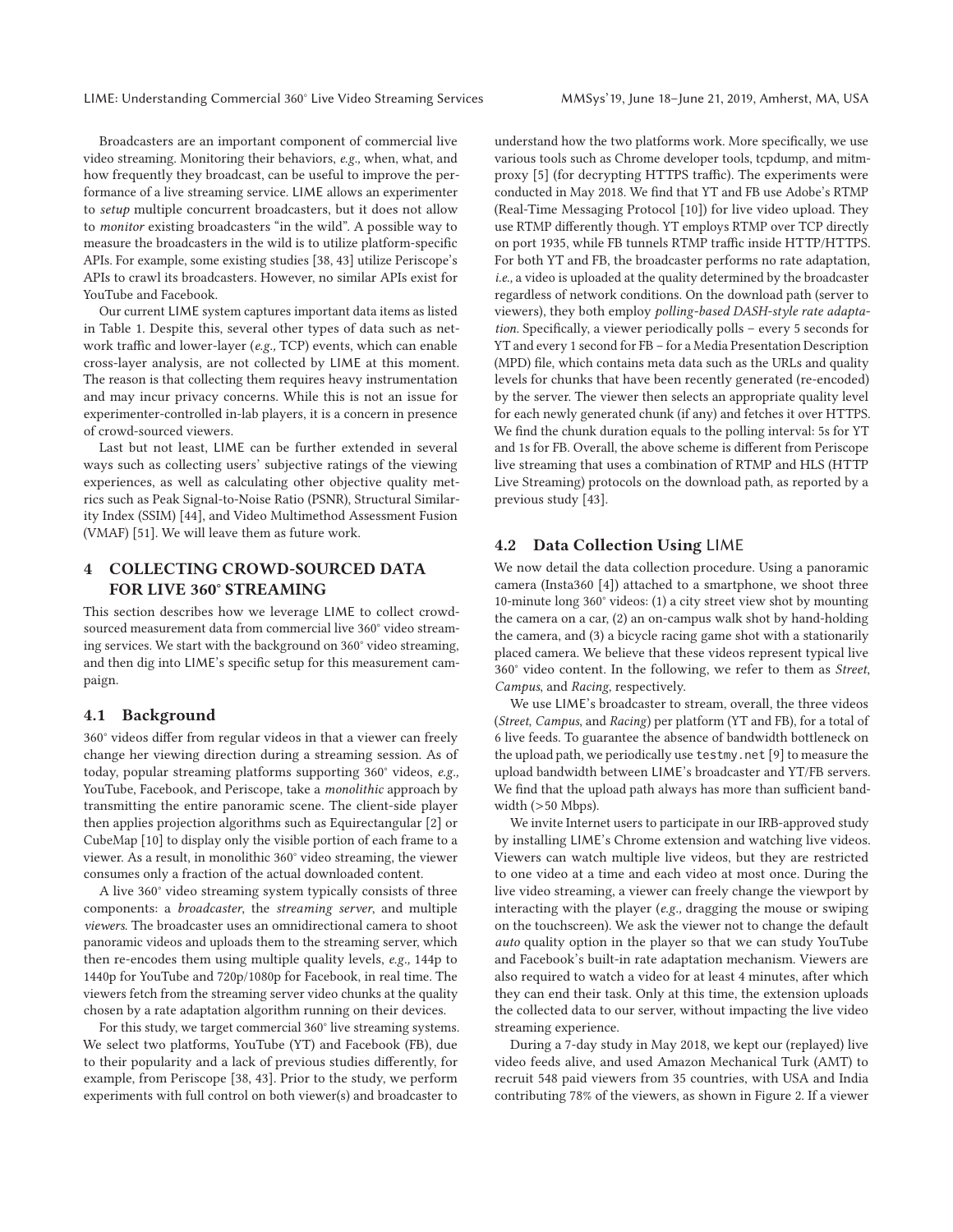MMSys'19, June 18–June 21, 2019, Amherst, MA, USA X. Liu et al.



**Figure 2: Geographical distribution of paid AMT users.**



**Figure 3: Average streaming quality across all sessions.**

follows the previous instructions, she/he is compensated with \$0.8. Overall, we collected 22 GB data corresponding to more than 4,000 minutes of video viewing. Many paid viewers watched our feeds for more than 4 minutes. To prevent bias toward viewers with long viewing time, our analysis focuses on only the first 4 minutes per viewer. During the study, no personally identifiable information (PII) was collected.

# **5 UNDERSTANDING COMMERCIAL LIVE 360° VIDEO STREAMING IN THE WILD**

We now characterize the data collected in §4.2 to reveal the landscape of the performance of today's popular live 360° video streaming services.

### **5.1 Basic Viewer-side QoE Metrics**

It is known that three key factors affect the QoE of regular video streaming (both live and on-demand): video quality, stall duration, and quality changes [18, 22, 29, 49]. These metrics are also important to panoramic live video streaming so we quantitatively measure them using the AMT dataset. We find that our three videos yield very similar distributions on all metrics. Thus, we present their aggregated results henceforth.

• **Video Quality.** Figure 3 plots the Cumulative Distribution Function (CDF) of the average video quality for YT and FB across all viewing sessions. Recall that each viewing session is a 4-minute 360°



**Figure 4: Distributions of per-session stall duration.**



**Figure 5: Distributions of per-session number of stalls.**

live video content streamed to one paid AMT viewer. As shown in this figure, a key difference between YT and FB is that the average quality for most FB viewers is either 720p or 1080p, which are the only two quality levels provided by FB; in contrast, YT supports 7 quality levels ranging from 144p to 1440p, providing more flexibility as we will discuss shortly. Overall, the live 360° videos' quality is not high, with 34% (35%) of YT (FB) sessions having an average quality no higher than 720p. It is important to note that the above qualities refer to the qualities of panoramic frames. Since a viewer perceives only a small portion of the panoramic scene (about 15% as measured in §6.1), the actual *perceived* quality is much lower, *e.g.,* 15% of the 720p resolution is between 240p and 360p.

• **Stall.** Figure 4 plots the CDFs of the stall duration per session. About 36% (39%) of YT (FB) sessions experience less than 5 seconds stalls. However, many users experience very long stalls: 47% (52%) of YT (FB) sessions stall for at least 20 seconds (*i.e.,* 5 seconds per minute). FB is afflicted by longer stalls than YT, despite their viewing sessions characterized by similar throughput distributions. Given this, we are leaning towards attributing YT's shorter stall duration to its wider range of quality levels, which allow YT players to flexibly select (lower) streaming bitrates.

We also investigate how stalls are distributed within a session. We find that the vast majority of stall events, which are separated using an inter-stall time of at least 1 second, are fairly short: for YT (FB), the median of their durations are 0.7 (1.0) second. Note that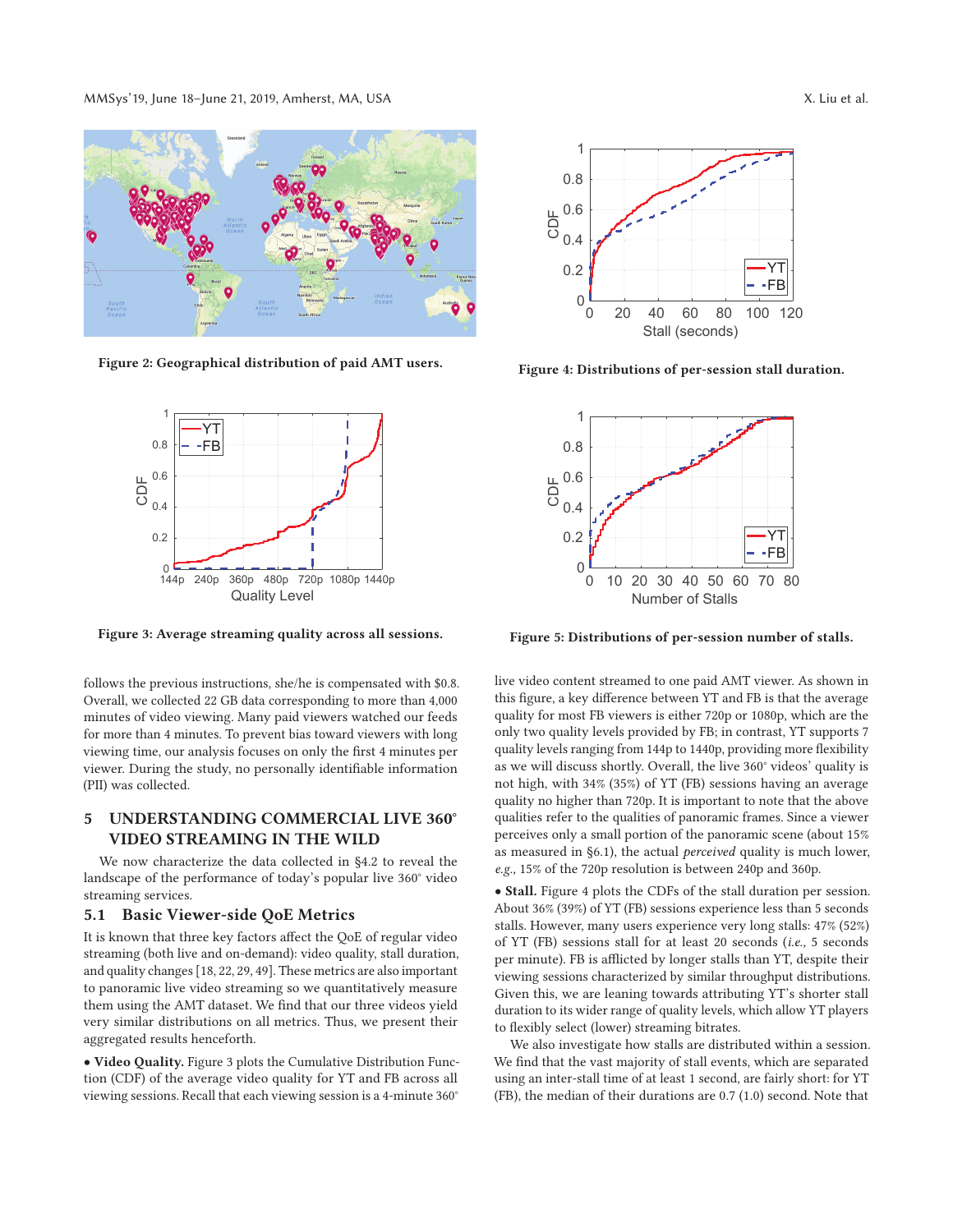LIME: Understanding Commercial 360° Live Video Streaming Services MMSys'19, June 18–June 21, 2019, Amherst, MA, USA



**Figure 6: Distributions of per-session quality level changes.**

changing the threshold of inter-stall time to 0.5s or 1.5s yields similar results. Meanwhile, the number of stall events is large. Figure 5 plots the CDFs of the number of stall events per session, with the median measured to be 18 (17) for YT (FB), respectively. Compared to fewer long stall events, having more short stall events may bring even worse QoE (*e.g.,* motion sickness in VR) [19, 30, 34]. In fact, users who experience long or frequent stalls as exhibited in the tails in Figure 4 and Figure 5 will likely abandon watching the videos. Such abandonment behaviors are not captured by our current study where users are required to watch a live video for at least 4 minutes in order to get paid. This is a limitation of our study. We plan to study 360° video viewers' abandonment behaviors in our future work.

Since the stall duration shown in Figure 4 appears to be much higher than those measured by a previous study on Periscope [38], we attempt to find out the reason. Recall from §4.1 that live video streaming consists of four phases: upload, server-side re-encoding, download, and client-side rendering/playback. For upload, we ensure high bandwidth between our broadcaster and the streaming servers. For download, surprisingly, we observe very little correlation between the per-session stall duration and its network throughput or throughput variation (Pearson correlation coefficient < 0.1). In fact, many viewers have very high network throughput but still experience high stalls (recall that YouTube can reduce its quality to as low as 144p). For example, one-third of the top 30% YT sessions in terms of the stall duration are characterized by an average throughput ranked in the top 30% of the sessions.

The above observation makes us believe that for live 360° video streaming, the performance bottleneck is caused by either the server processing (real-time video re-encoding and possibly projection transformation) or client-side computation/rendering. In particular, we are able to verify that the *client-side overhead* can cause frequent stalls: when testing on a 2013 MacBook Pro, we observe the CPU utilization of 360° live streaming can reach up to 80%, about 60% higher than non-360° live streaming. When the CPU is saturated, the live streaming can oftentimes stall.

• **Quality Changes.** Figure 6 plots the CDFs of the total number of quality level changes per session. When a quality level change occurs, it is counted as  $\Delta L = |L_{before} - L_{after}|$  where  $L_{before}$  and Lafter are the quality levels before and after the change, respectively.



**Figure 7: Distributions of average quality levels across viewers in different countries for YT (DE: Germany, GB: United Kingdom, IE: Ireland, US: United States, CA: Canada, IN: India, VE: Venezuela, NG: Nigeria).**

Possible levels are  $\{0,1,...,6\}$  for YT and  $\{4,5\}$  for FB<sup>3</sup>. We then sum up all ΔL to get the total quality level changes per session. For most sessions, we did not observe significant quality changes: the median of  $\Sigma$   $\Delta L$  is only 2 and 1 for YT and FB, respectively. Nevertheless, we do find about 6% (10%) for YT (FB) of sessions with  $\sum \Delta L \ge 10$ , attributed to the highly variable bandwidth as confirmed from our measured network throughput.

• **Performance vs. Geographical Location.** We observe that viewers' perceived performance (and hence the QoE) oftentimes differs statistically depending on the location. Figure 7 plots the average quality levels across viewers in major countries appearing in our dataset for YT. The per-country average quality level ranges from 1.61 (between 240p and 360p) to 5.44 (between 1080p and 1440p). As somewhat expected, viewers in developed countries experience higher qualities in general, likely due to their better network and data center infrastructures, compared to viewers in developing countries. We observe similar trends for stall duration.

# **5.2 Broadcaster-to-viewer (B2V) Latency**

We apply the method introduced in §3.2 to measure the B2V latency for the AMT viewers, with the results shown in Figure 8. We make three observations. First, most sessions have consistent B2V latencies, around 18.7 seconds for FB and 37.1 seconds for YT (median values). Overall, the observed B2V latency is much higher compared to previous measurement on Periscope [43], which uses push-based RTMP on a subset of users to provide an ultra-low B2V latency (less than 2 seconds). Second, both platforms exhibit long tails of up to 4.8 minutes for FB and 5.1 minutes for YT. Such high latency inevitably affects viewers' experience. Although it is difficult to reverse engineer the precise algorithm, we find that throughput appears to be a factor that affects the B2V latency. For example, YT exhibits a negative correlation (Pearson correlation coefficient of -0.4) between the B2V latency and throughput. Third, we also notice that FB exhibits lower B2V latency than YT. This can be explained by several potential reasons. One is that compared to YT, FB has

 $^3\rm{We}$  use the following quality mappings throughout this paper: 0=144p, 1=240p, 2=360p, 3=480p, 4=720p, 5=1080p, 6=1440p.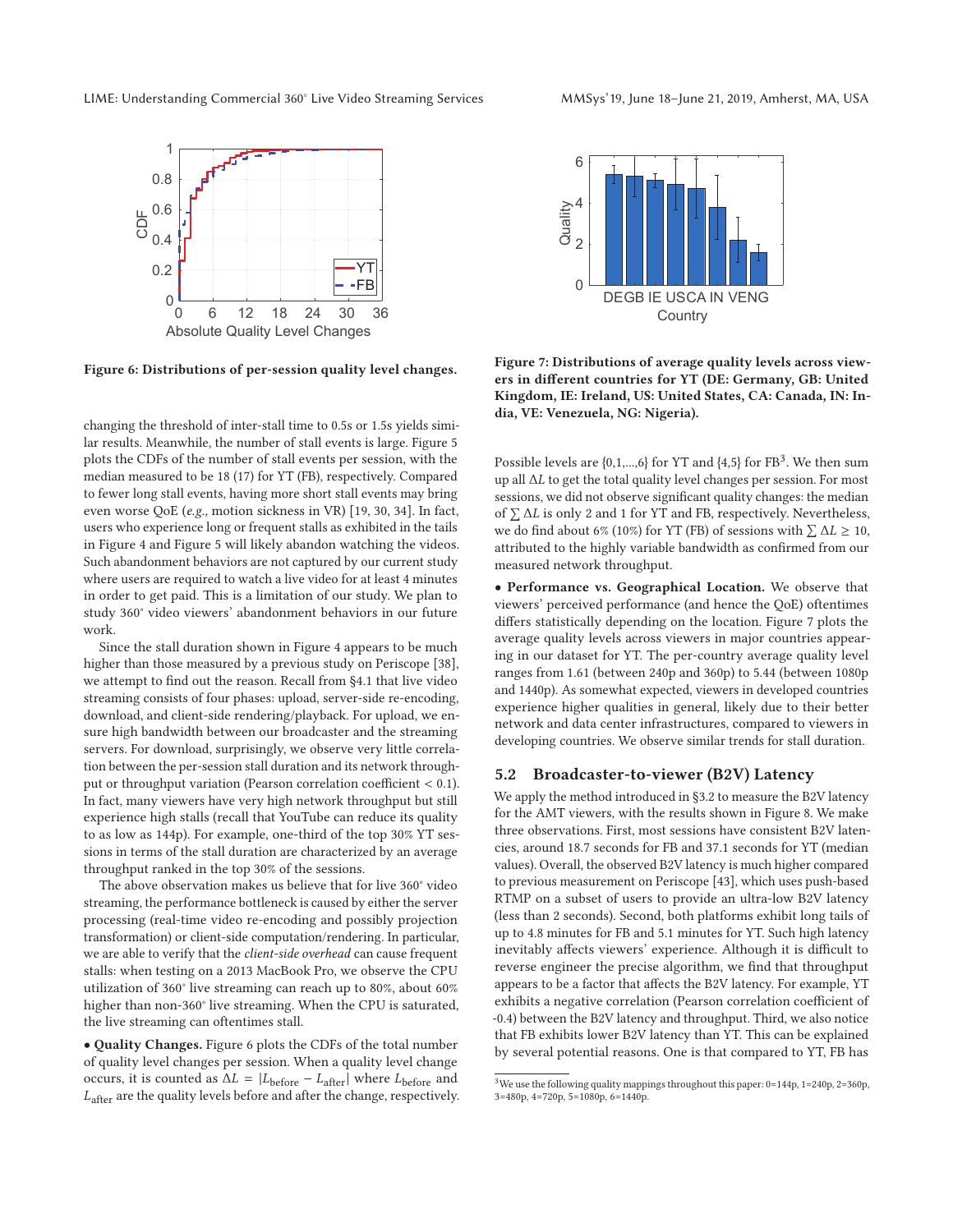

**Figure 8: B2V latency of samples across all sessions. In each session, B2V latency is measured every 2 seconds.**

a shorter chunk duration (1 vs 5 seconds) that leads to a lower chunking delay [43]. FB also has a lower polling delay allowing the viewer to update the chunk list more quickly. In addition, recall that a FB server only re-encodes the input video into 2 quality levels while a YT server needs to process 7 quality levels up to 1440p. Such a higher re-encoding overhead may also contribute additional latency.

# **5.3 User Interaction**

A key feature of 360° videos is that viewers can freely change their viewing direction. Since our AMT viewers are Internet users, they typically interact with the player by mouse drags or screen swipes, which are captured by LIME's Chrome extension, as opposed to wearing a VR headset. Figure 9 shows the number of captured mouse drags or screen swipes across all sessions. We find that most of our viewers did change their viewports frequently: 46% (YT) and 51% (FB) users incur at least 20 interaction events during a 4 minute session. Note that since both YT and FB employ monolithic streaming (§4.1), the viewport changes do not affect the bandwidth usage or rate adaptation decisions.

# **6 CONTROLLED EXPERIMENTS**

In this section, we complement our crowd-sourced study with controlled experiments to shed light on bringing *adaptiveness* to both the viewers (§6.1) and the broadcaster (§6.2). These are the key features missing from today's 360° live video streaming systems. We note that the underlying concept of viewport-adaptiveness is not new [13, 16, 20, 27, 35, 36, 46]. Nevertheless, our contribution here is to quantitatively study its benefits using commercial systems, realistic live 360° video content, and real users' viewing trajectory traces. In addition, we also identify several inefficiencies in production 360° live video streaming systems that diminish the benefits of viewport adaptiveness. We conduct all controlled experiments over LIME by replacing crowd-sourced viewers with in-lab players.

#### **6.1 Viewport Adaptive Streaming to Viewers**

Our measurements in §5 indicate that viewers of live 360° videos oftentimes experience degraded QoE. One reason for this is the monolithic streaming paradigm of YT and FB (§4.1). We thus want



**Figure 9: Distribution of mouse drags per user during a 4 minute live video.**

to understand the potential of *viewport-adaptive streaming*, a hot research topic where the server streams only content in the (predicted) viewport of a viewer [13, 35]. Developing a full-fledged viewport-adaptive 360° live video streaming system is beyond the scope of this paper. Here we are interested in the following "what-if" scenario: *how much QoE improvement can be achieved by delivering only visible portions of panoramic scenes?* This is an "optimal" scenario that leads to the lower bound of the content distribution overhead.

Lacking control on the commercial streaming servers, we resort to creating a "viewport-only" (VO) version of a 360° video, and compare its live streaming – in terms of various metrics measured in §5 – with its panoramic counterpart. This approach is *transparent* to the streaming infrastructure as the VO version can still be watched in an unmodified player of YouTube/Facebook. A challenge here is to ensure apple-to-apple comparisons between the two video versions. The detailed steps we take are as follows.

First, we conduct another IRB-approved user study involving 12 people<sup>4</sup> from whom we collect viewing directions when watching two live videos (*Campus* and *Street*, see §4.2). Since the Chrome extension of LIME cannot capture a user's viewing direction, we developed a separate data collector that runs on Android smartphones, allowing the viewers to more easily and naturally adjust their viewport by simply moving the phone. The viewing trajectory is captured by motion sensors. Given a 360° video and a viewer's viewport trajectory, we identify each frame's visible portion based on the projection algorithm. Next, we re-encode the original video frame-by-frame into two versions with identical encoding configuration and projection scheme (equirectangular): one without any modification (panoramic), and the other with viewer's invisible portion removed (VO). Finally, a controlled player of LIME (a Linux laptop running Chrome) "watches" these two versions as live feeds through YouTube and Facebook under the same network condition.

We now describe our findings. We begin with understanding how user diversity affects the VO videos. We find that across all users, despite their different viewing trajectories, the fractions of consumed portions are very similar: 15.0%±0.5% of all pixels in raw panoramic frames for *Campus* and 15.1%±0.3% for *Street*. This is

<sup>4</sup>Students and faculty from a university as well as employees in a large U.S. corporation.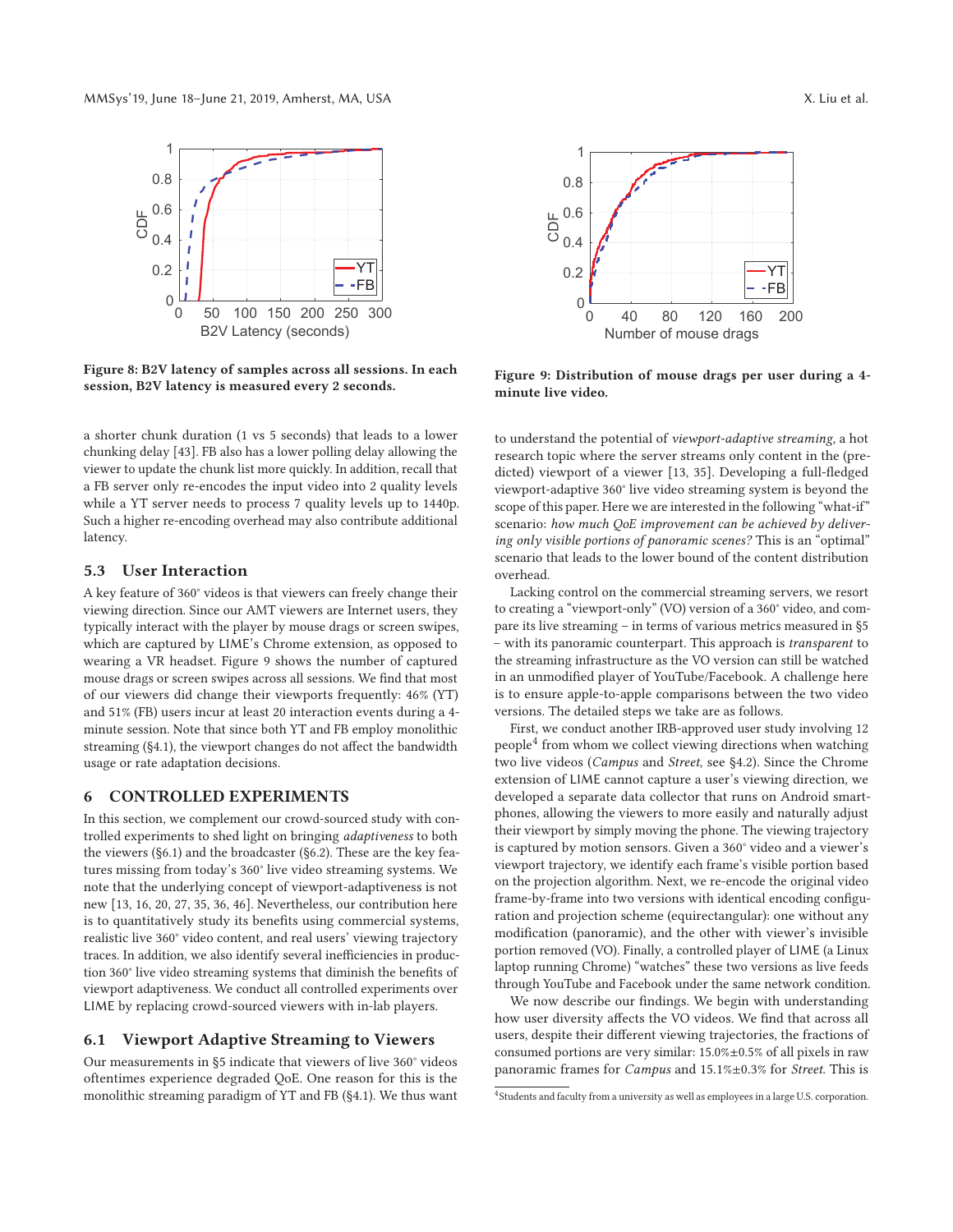**Table 2: Compare panoramic (P) and viewport-only (VO) versions of the** *Campus* **video, in terms of average quality level**  $(Q)$  and stall  $(S, \text{in seconds})$ . Each test is a 20-minute run.  $Q_b$  is **the stall-free highest achievable quality level manually measured by us.**

| Platform/ | 8Mbps |       |        | 4Mbps |                 |       | 2Mbps |    |       |
|-----------|-------|-------|--------|-------|-----------------|-------|-------|----|-------|
| Version   | Q     | $Q_b$ |        | Q     | $\mathcal{Q}_b$ |       |       | Qь |       |
| YT(P)     | 5.0   | 5     | $<$ 1  | 4.0   | $\overline{4}$  |       | 3.0   | 3  | $<$ 1 |
| YT (VO)   | 4.8   | 6     | ${<}1$ | 4.0   |                 |       | 3.0   | 4  | $<$ 1 |
| FB(P)     | 4.9   |       | ${<}1$ | 4.0   | 4               | $<$ 1 | 4.0   | 4  | 29    |
| FB (VO)   | 5.0   |       | $<$ 1  | 4.9   | 5               |       | 4.0   |    |       |

because for most of the time, users keep their viewing direction leveled (*e.g.,* |latitude| <15°) and change their sight horizontally [13], *i.e.,* only adjusting the longitude which does not cause the viewport size to change in equirectangular projection. Consequently, the broadcaster-side encoded bitrates of VO videos are only 21.9%±1.7% and 25.4%±1.2% of their corresponding panoramic versions for *Campus* and *Street*, respectively. The ratios are similar for those re-encoded by YT/FB.

We next perform, under controlled settings using LIME, live broadcasting of both versions of the *Campus* video for a user whose VO video has a size closest to the median size computed among all VO videos. Note that other users/video yield similar results. Since we study the viewer side, the download bandwidth is throttled to {8, 4, 2 Mbps} to emulate different network conditions, while we ensure high upload bandwidth (>50Mbps) at the broadcaster.

We show the results in Table 2. As we reduce the download bandwidth, the rate adaptation algorithm effectively reduces the average quality level  $(Q)$  while maintaining overall low stalls  $\left($  < 1 second). Only for FB (P), *i.e.,* the panoramic version, we observe long stalls (29 seconds with 2 Mbps throttling). This is attributed to FB's limited quality levels (720p and 1080p) as streaming the panoramic *Campus* video at the minimum FB quality (720p) requires more (on average, 2.2Mbps) than the throttled bandwidth. These stalls are eliminated when streaming the VO version since it only consumes ∼1.2Mbps of bandwidth on average.

Meanwhile,  $Q_b$  in Table 2 denotes the stall-free highest achievable quality level measured *manually* without using the automatic rate adaptation. Ideally we want  $Q$  to be equal to  $Q_b$ . For YT, we make an interesting observation that switching to the VO version provides room for quality improvement, which, however, was not actually observed:  $Q_b(\text{VO}) > Q_b(\text{P})$ , but  $Q(\text{VO}) \approx Q(\text{P})$ . As a VO video has a much lower encoded bitrate (but the same resolution) compared to its panoramic counterpart, it appears that YT mainly uses the video's resolution for rate adaptation (*e.g.,* by assuming fixed mappings from the resolution to a video's encoded bitrate), without considering the actual encoded bitrate, leading to a lowerthan-desired quality for VO videos.

Regarding FB, Table 2 indicates that the VO version only helps at one bandwidth: 4Mbps. For other bandwidth settings, since  $Q_b$ does not even change between the two versions, it is not possible to switch to a higher quality without stalls. This happens because FB limits the video quality to only two levels: 720p and 1080p, which incur inflexibility for bitrate selection.

**Table 3: Upload region vs. encoded bitrate, stall (**S**, in seconds), and B2V latency (**L**, in seconds). Averaged over four 4-minute runs on YouTube, for the** *Campus* **video.**

| Upload                       | Encoded     | Walking |    | Driving |    |
|------------------------------|-------------|---------|----|---------|----|
| Region                       | Rate (Kbps) | S       |    |         |    |
| $360^\circ \times 180^\circ$ | 8297        | 199     | 55 | 170     | 42 |
| $180^\circ \times 180^\circ$ | 4823        | 154     | 53 | 135     | 39 |
| $140^\circ \times 135^\circ$ | 3667        | 92      | 35 | 34      | 29 |
| $100^\circ \times 90^\circ$  | 1997        | 30      | 34 | 0.3     | 28 |

Overall, our findings suggest that even realizing a simple viewport-adaptive streaming scheme with perfect knowledge of the user's viewport trajectory is not trivial. Issues such as cautious/inefficient rate adaptation and a limited number of quality levels may diminish the benefits of viewport-adaptiveness. Thus, more research is needed in this direction.

# **6.2 Adaptive Upload from Broadcaster**

On the broadcaster side, ensuring a good upload quality is critical because any disruption on an upload will affect *all* viewers. Recall from §4.1 that neither YT nor FB performs rate adaptation for live 360° video upload. Here instead of investigating traditional rate adaptation in the quality dimension, we consider doing that in the *spatial dimension* – a unique opportunity for 360° live video upload: when the broadcaster-side network condition degrades, the broadcaster adaptively shrinks the view being uploaded from full panorama (360° ×180°) to smaller regions such as  $180^\circ \times 150^\circ$ . This is feasible because for many live events such as sports, performance, and ceremony, viewers' "hotspot" areas are oftentimes narrower than the full panorama. Therefore reducing the upload region can considerably reduce the bandwidth utilization while maintaining a good or even better quality of the hotspot area, assuming the hotspot is correctly identified.

We next demonstrate the potential benefits of the above approach when applied to commercial live video streaming infrastructures. We pick the *Campus* video and re-encode it into four versions with the same quality (CRF=27) but different upload regions: 360° ×180° (full panorama), 180° ×180°, 140° ×135°, and 100° ×90° (regular FoV), assuming the hotspot center is (lat=0°, lon=0°). As shown in Table 3, shrinking the upload region significantly reduces the video size by 42% to 76%. The other two videos show similar results.

We then replay these video versions as live YouTube feeds on LIME while throttling the broadcaster-side bandwidth to emulate a mobile broadcaster experiencing fluctuating bandwidth. We pick two cellular uplink bandwidth traces [37] captured from a cellular carrier when the mobile phone is (1) held by a walking pedestrian and (2) mounted on a moving vehicle. Since the original traces' uplink bandwidth is a bit low, we uniformly scale it up by ∼1.5× to make the average bandwidth around 4Mbps. Both traces' bandwidth is highly fluctuating, with the standard deviation being 2.1Mbps (walking) and 1.9Mbps (driving). We use Linux tc to replay both bandwidth traces at the broadcaster (no throttling on the viewer side), and measure stalls and B2V latency for a controlled player using LIME. As shown in Table 3, shrinking the upload region effectively reduces both the stalls and latency for YouTube. For the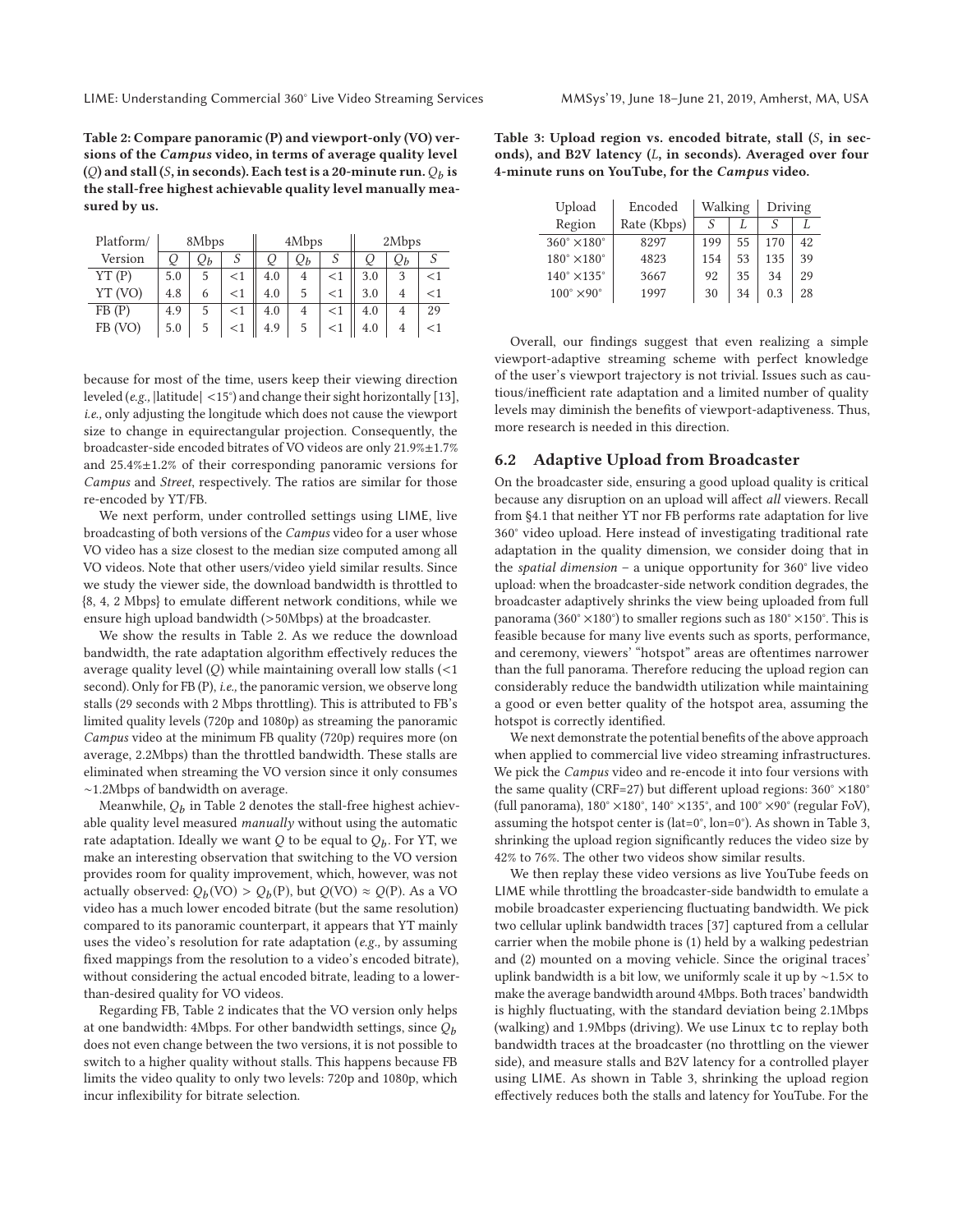walking (driving) uplink bandwidth profile, the stall duration is reduced by up to 85% (99.9%) and the B2V latency by up to 38% (33%), compared to uploading the panoramic scene.

# **7 CONCLUDING REMARKS**

This paper presents LIME, a generic and flexible measurement system for both commercial and experimental live video streaming platforms. Using LIME, we investigate two popular 360° live video streaming platforms, YouTube and Facebook, through a crowdsourced measurement study involving 548 paid viewers. We also perform *controlled* experiments – by replacing crowd-sourced viewers with in-lab players – to quantify the potential benefits brought by viewport adaptiveness to commercial live video streaming services.

We learn two high-level lessons from the above efforts. First, LIME is a powerful tool for quickly performing large scale and repeatable live video streaming experiments. Second, even at its current form of performing monolithic streaming, commercial 360° live video streaming systems are fairly complex, and their performance depends on a wide range of factors across all entities (broadcaster, servers, viewers, and the underlying network). Ignoring any factor such as client-side processing overhead may lead to severely degraded QoE.

# **ACKNOWLEDGEMENTS**

We thank the anonymous reviewers for their valuable comments. We also thank Prof. Kevin Almeroth for shepherding our paper. Feng Qian's research was supported in part by NSF Award #1750890 and a Google Faculty Award.

#### **REFERENCES**

- [1] Amazon Mechanical Turk. https://www.mturk.com.
- [2] Equirectangular Projection. https://en.wikipedia.org/wiki/Equirectangular\_ projection.
- [3] HTML Audio/Video DOM Reference. https://www.w3schools.com/tags/ref\_av\_ dom.asp.
- [4] Insta360. https://www.insta360.com/.
- Mitmproxy. https://mitmproxy.org/.
- [6] Next-generation video encoding techniques for 360 video and VR. https://goo.gl/ pNArPy.
- [7] Open Broadcaster Software. https://obsproject.com/.
- [8] Tesseract-OCR. https://github.com/tesseract-ocr/tesseract.
- 
- [9] testmy.net Internet Speed Test. https://testmy.net/.  $[10]$  Under the hood: Building 360 video. 1638767863078802.
- [11] AFZAL, S., CHEN, J., AND RAMAKRISHNAN, K. Characterization of 360-degree videos. In *VR/AR Network* (2017).
- [12] ALMQUIST, M., ALMQUIST, V., KRISHNAMOORTHI, V., CARLSSON, N., AND EAGER, D. The prefetch aggressiveness tradeof in 360 video streaming. In *Proceedings of ACM Multimedia Systems Conference. Amsterdam, Netherlands* (2018).
- [13] Bao, Y., Wu, H., Zhang, T., Ramli, A. A., and Liu, X. Shooting a moving target: Motion-prediction-based transmission for 360-degree videos. In *Big Data (Big Data), 2016 IEEE International Conference on* (2016), IEEE, pp. 1161–1170.
- [14] BROECK, M. V. D., KAWSAR, F., AND SCHÖNING, J. It's all around you: Exploring 360 video viewing experiences on mobile devices. In *Proceedings of the 2017 ACM on Multimedia Conference* (2017), ACM, pp. 762–768.
- [15] CORBILLON, X., DEVLIC, A., SIMON, G., AND CHAKARESKI, J. Optimal set of 360degree videos for viewport-adaptive streaming. In *Proceedings of the 2017 ACM on Multimedia Conference* (2017), ACM, pp. 943–951.
- [16] CORBILLON, X., SIMON, G., DEVLIC, A., AND CHAKARESKI, J. Viewport-adaptive navigable 360-degree video delivery. In *Communications (ICC), 2017 IEEE International Conference on* (2017), IEEE, pp. 1–7.
- [17] DENG, J., TYSON, G., CUADRADO, F., AND UHLIG, S. Internet scale user-generated live video streaming: The twitch case. In *PAM* (2017).
- [18] Dimopoulos, G., Leontiadis, I., Barlet-Ros, P., Papagiannaki, K., and STEENKISTE, P. Identifying the root cause of video streaming issues on mobile devices. In *Proceedings of the 11th ACM Conference on Emerging Networking Experiments and Technologies* (2015).
- [19] Duanmu, Z., Zeng, K., Ma, K., Rehman, A., and Wang, Z. A Quality-of-Experience Index for Streaming Video. *IEEE Journal of Selected Topics in Signal Processing 11*, 1 (2017), 154–166.
- [20] Graf, M., Timmerer, C., and Mueller, C. Towards Bandwidth Efficient Adaptive Streaming of Omnidirectional Video over HTTP: Design, Implementation, and Evaluation. In *MMSys* (2017).
- [21] Hei, X., Liang, C., Liang, J., Liu, Y., and Ross, K. W. A measurement study of a large-scale p2p iptv system. *IEEE transactions on multimedia 9*, 8 (2007), 1672–1687.
- [22] Huang, T.-Y., Johari, R., McKeown, N., Trunnell, M., and Watson, M. A buffer-based approach to rate adaptation: Evidence from a large video streaming service. *ACM SIGCOMM Computer Communication Review 44*, 4 (2015), 187–198.
- [23] Jiang, N., Swaminathan, V., and Wei, S. Power Evaluation of 360 VR Video Streaming on Head Mounted Display Devices. In *MMSys* (2017).
- [24] KAYTOUE, M., SILVA, A., CERF, L., MEIRA JR, W., AND RAÏSSI, C. Watch me playing, i am a professional: a first study on video game live streaming. In *Proceedings of the 21st International Conference on World Wide Web* (2012), ACM, pp. 1181–1188.
- [25] LEE, J., KIM, B., KIM, K., KIM, Y., AND NOH, J. Rich360: optimized spherical representation from structured panoramic camera arrays. *ACM Transactions on Graphics (TOG) 35*, 4 (2016), 63.
- [26] LI, Y., ZHANG, Y., AND YUAN, R. Measurement and analysis of a large scale commercial mobile internet tv system. In *Proceedings of the 2011 ACM SIGCOMM conference on Internet measurement conference* (2011), ACM, pp. 209–224.
- [27] Liu, X., Xiao, Q., Gopalakrishnan, V., Han, B., Qian, F., and Varvello, M. 360 innovations for panoramic video streaming. In *Proceedings of the 16th ACM Workshop on Hot Topics in Networks* (2017), ACM, pp. 50–56.
- [28] Ma, X., Cackett, M., Park, L., Chien, E., and Naaman, M. Web-Based VR Experiments Powered by the Crowd. In *WWW* (2018).
- [29] MAO, H., NETRAVALI, R., AND ALIZADEH, M. Neural Adaptive Video Streaming with Pensieve . In *Proceedings of SIGCOMM 2017* (2017), ACM, pp. 197–210.
- [30] MOORTHY, A. K., CHOI, L. K., BOVIK, A. C., AND DE VECIANA, G. Video Quality Assessment on Mobile Devices: Subjective, Behavioral and Objective Studies. *IEEE Journal of Selected Topics in Signal Processing 6*, 6 (2012), 652–671.
- [31] Nasrabadi, A. T., Mahzari, A., Beshay, J. D., and Prakash, R. Adaptive 360 degree video streaming using scalable video coding. In *Proceedings of the 2017 ACM on Multimedia Conference* (2017), ACM, pp. 1689–1697.
- [32] Petrangeli, S., Swaminathan, V., Hosseini, M., and De Turck, F. An HTTP/2 based adaptive streaming framework for 360° virtual reality videos. In *Proceedings of MM 2017* (2017), ACM, pp. 1–9.
- [33] PIRES, K., AND SIMON, G. Youtube live and twitch: a tour of user-generated live streaming systems. In *MMSys* (2015).
- [34] QI, Y., AND DAI, M. The Effect of Frame Freezing and Frame Skipping on Video Quality. In *International Conference on Intelligent Information Hiding and Multimedia Signal Processing* (2006).
- [35] Qian, F., Han, B., Ji, L., and Gopalakrishnan, V. Optimizing 360 Video Delivery Over Cellular Networks. In *All Things Cellular* (2016).
- [36] Qian, F., Han, B., Xiao, Q., and Gopalakrishnan, V. Flare: Practical Viewport-Adaptive 360-Degree Video Streaming for Mobile Devices. In *ACM MobiCom* (2018).
- [37] Raca, D.,Quinlan, J. J., Zahran, A. H., , and Sreenan, C. J. Beyond Throughput: a 4G LTE Dataset with Channel and Context Metrics. In *MMSys* (2018).
- [38] Siekkinen, M., Masala, E., and Kamarainen, T. A First Look at Quality of Mobile Live Streaming Experience: the Case of Periscope. In *IMC* (2016).
- [39] Silverston, T., and Fourmaux, O. Measuring P2P IPTV Systems. In *Proceedings of NOSSDAV* (2007).
- [40] Sripanidkulchai, K., Maggs, B., and Zhang, H. An analysis of live streaming workloads on the internet. In *Proceedings of the 4th ACM SIGCOMM conference on Internet measurement* (2004), ACM, pp. 41–54.
- [41] Sun, L., Duanmu, F., Liu, Y., Wang, Y., Ye, Y., Shi, H., and Dai, D. Multi-path multi-tier 360-degree video streaming in 5g networks. In *Proceedings of the 9th ACM Multimedia Systems Conference* (2018), ACM, pp. 162–173.
- [42] Tang, J. C., Venolia, G., and Inkpen, K. M. Meerkat and periscope: I stream, you stream, apps stream for live streams. In *Proceedings of the 2016 CHI Conference on Human Factors in Computing Systems* (2016), ACM, pp. 4770–4780.
- [43] Wang, B., Zhang, X., Wang, G., Zheng, H., and Zhao, B. Y. Anatomy of a Personalized Livestreaming System. In *IMC* (2016).
- [44] WANG, Z., BOVIK, A. C., SHEIKH, H. R., AND SIMONCELLI, E. P. Image quality assessment: from error visibility to structural similarity. *IEEE Transactions on Image Processing 13*, 4 (2004).
- [45] XIAO, M., ZHOU, C., LIU, Y., AND CHEN, S. Optile: Toward optimal tiling in 360degree video streaming. In *Proceedings of the 2017 ACM on Multimedia Conference* (2017), ACM, pp. 708–716.
- [46] Xie, L., Xu, Z., Ban, Y., Zhang, X., and Guo, Z. 360ProbDASH: Improving QoE of 360 Video Streaming Using Tile-based HTTP Adaptive Streaming. In *Proceedings*